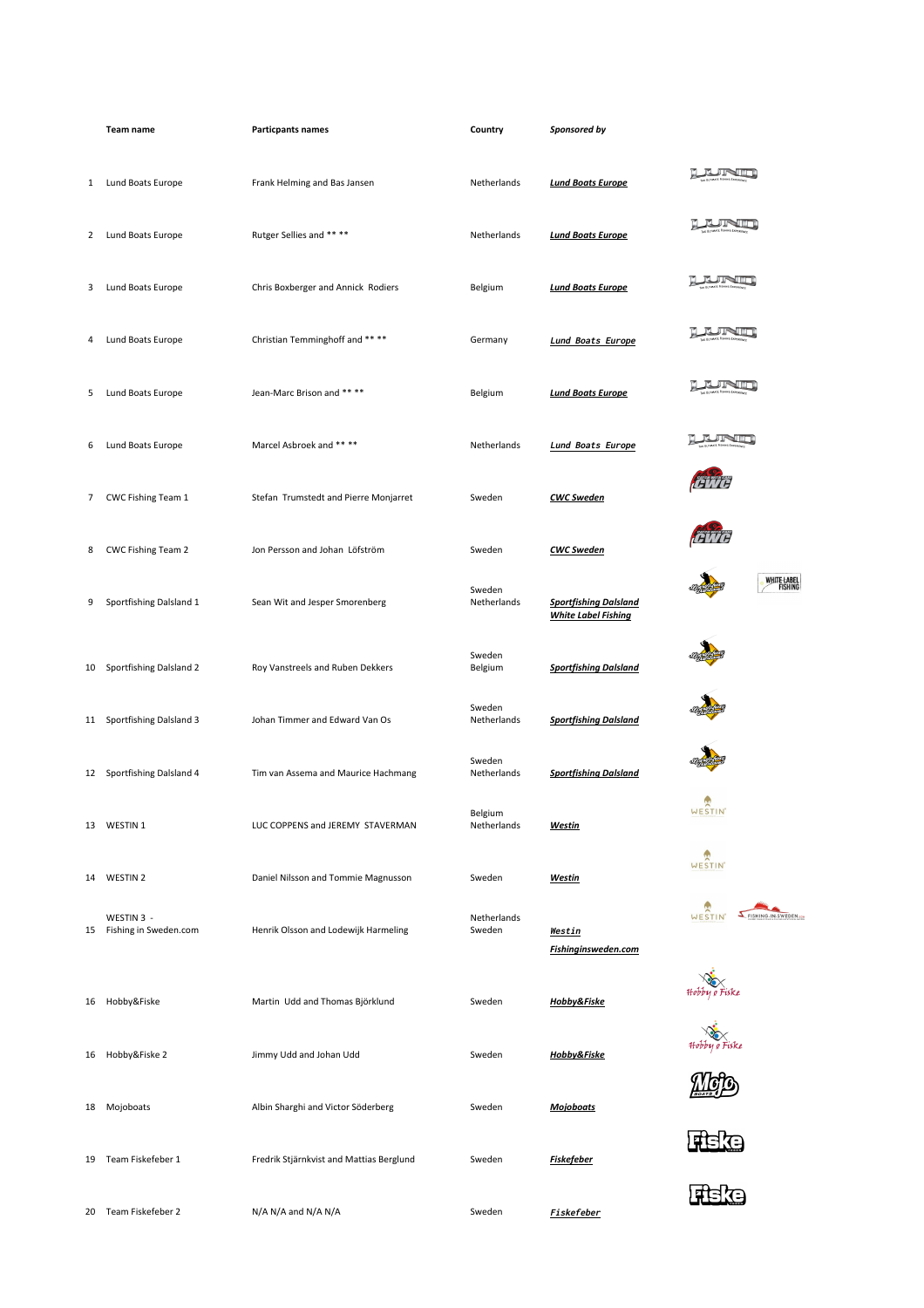|    | 21 salmo             | inguss pavasaris and peteris lideris         | LATVIA         | <u>Salmo</u>                                                               |                                         |
|----|----------------------|----------------------------------------------|----------------|----------------------------------------------------------------------------|-----------------------------------------|
| 22 | Marin Fritid         | Andreas Seger and August Norberg             | Sweden         | <b>Marin &amp; Fritid</b>                                                  |                                         |
|    |                      |                                              |                |                                                                            | <i>SAVA@G@R</i>                         |
| 23 | PIKE CLUB ITALY      | BRUCE FARINA and LUIGI MAUTINO               | <b>ITALY</b>   | <b>SAVAGE GEAR ITALY</b>                                                   |                                         |
|    | 24 Lucky john        | roberts valters and valters rubenis          | Latvia         | Lucky john                                                                 |                                         |
| 25 | Leech UK             | Matt Boast and Vidar Thomassen               | United Kingdom | <b>Leech</b>                                                               | eech                                    |
| 26 | predatorfishingguide | Jan Boomsma and Jelco visser                 | Netherlands    | predatorfishingguide                                                       |                                         |
|    | 27 Hot Fishing Team  | Pawel Zawadzki and Adam Konowrocki           | Poland         | <b>HotFishing.PL</b>                                                       | <b>HOT FISHING</b>                      |
|    |                      |                                              |                |                                                                            | <b>JM</b> Cadventure                    |
| 28 | <b>JMC ADVENTURE</b> | Michal Rymacki and ??? ????                  | POLAND         | <b>JMC ADVENTURE</b>                                                       |                                         |
| 29 | Deto Jeans           | Jogi Deij and Junior Deij                    | Belgium        | Deto Jeans                                                                 | <b>JEANS</b>                            |
| 30 | TEAM HONDA FISHING   | HENRIK LARSEN and NILS OTTZEN                | <b>DENMARK</b> | <b>HONDA SHOPPEN DENMARK</b>                                               | <b>HOND!</b><br><b>SHOPPEN</b>          |
| 31 | Switzerland/Germany  | Tobias Herrmann and Ralph Aschwanden         | Deutschland    | <b>Master Pro</b>                                                          | MASTERPRO<br>11 11 12 13 14 15 16 17 18 |
| 32 | Ijsvogel             | Remco Porsius and Mark van Ijs               | Netherlands    | <b>Ijsvogel watersport Terherne</b>                                        |                                         |
|    |                      |                                              |                |                                                                            |                                         |
| 33 |                      | stephane POINCOT and Bruno PEBE              | France         | <b>ULTIMATE FISHING MEGABASS</b>                                           |                                         |
|    | 34 Team Quantum      | Timo Rosche and Fredrik Harbort              | Norway         | Zebco Europe                                                               |                                         |
|    | 35 Cvikov            | Josef Zahradka and Petr Kubiče               | Czech Republik | Czech team boat fishing<br><b>Datagroup Hamburg GmbH</b>                   | <b>ROAT SPINNING TEAL</b>               |
| 36 | Goodlife Fishing     | Ben Peters and Sascha Mahnke                 | Germany        | <b>Moritz-Nord GmbH</b><br><b>Fewollorca GmbH</b><br><b>UMS-Boote GmbH</b> |                                         |
| 37 | <b>Reel Busy</b>     | Thomas Brandsch and Christian Beyer          | Germany        |                                                                            |                                         |
| 38 |                      | Yair jelmer Nauta and Jelle De Jong          | Netherlands    |                                                                            |                                         |
| 39 |                      | Erik Visser and Simon van Middelaar          | Netherlands    |                                                                            |                                         |
| 40 | FASV Schwabstedt     | Jan Hendrik Preißler-Jebe and Fabian Engelke | Germany        |                                                                            |                                         |
|    | 41 Team Vandskræk    | Thor Rasmussen and Michael Lorenzen          | Denmark        |                                                                            |                                         |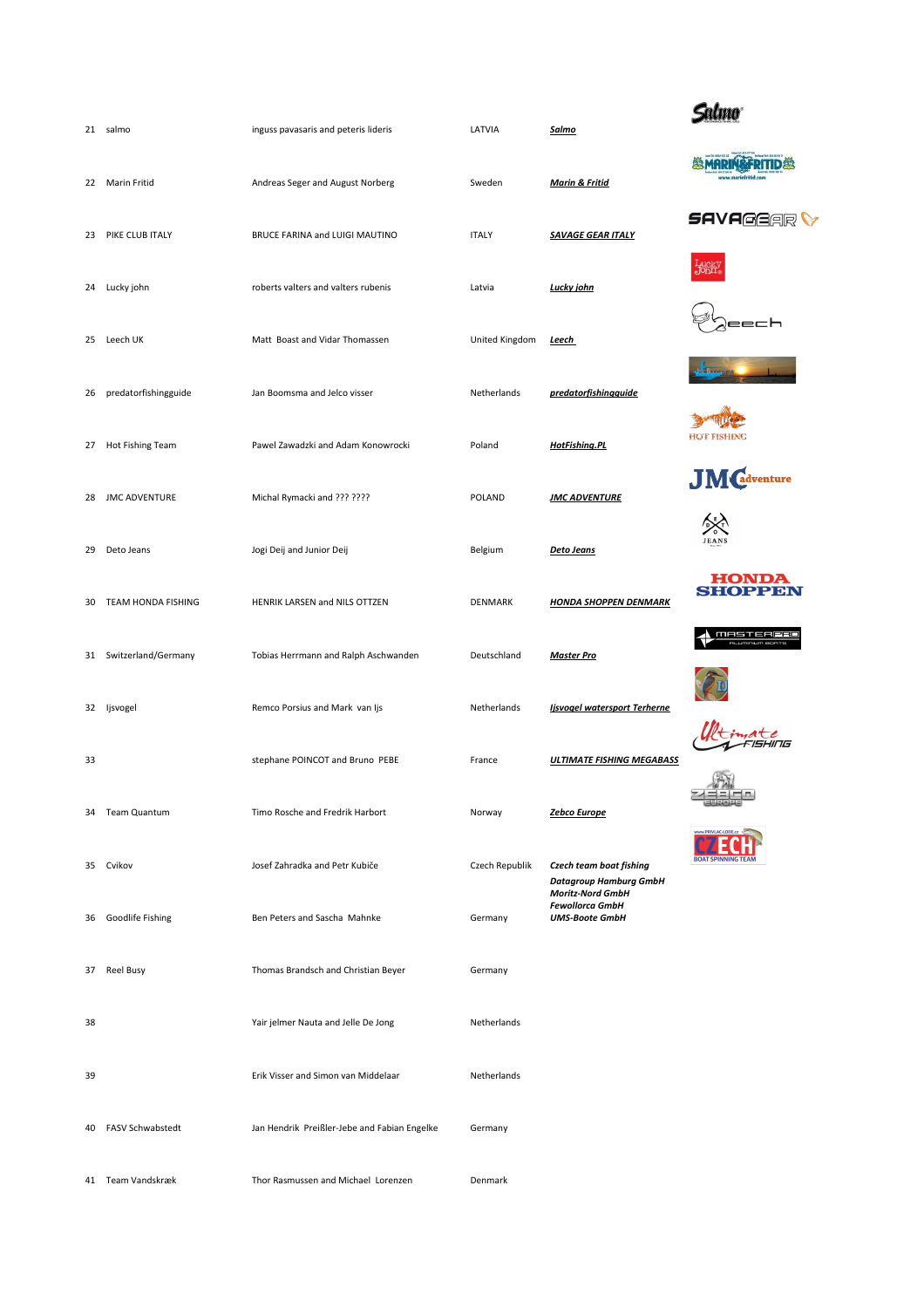| 42 |                            | Stefan Seifert and Daniel Zwierksi        | Germany NRW     |
|----|----------------------------|-------------------------------------------|-----------------|
| 43 |                            | Daniel Budde and Dominik Thomas           | Germany         |
| 44 | Error Fishing Team         | Maciej Włodarczyk and Mateusz Kopeć       | Poland          |
| 45 | <b>Fishing Team Poland</b> | Piotr Kołodziejek and Krzysztof Kostrzewa | Poland          |
|    | 46 Team Poland             | Maciej Sławiński and Piotr Skowroński     | Poland          |
| 47 |                            | Tomasz Tosiak and Jozef Lupa              | Poland          |
|    | 48 Team Spritz             | Morcovescu Damian and Despa Mihai         | Romania         |
| 49 | Team KFP                   | Fredrik Pettersson and Joacim Gustafson   | Sweden          |
|    | 50 Pikefight               | Dominik Vennes and Michael Lück           | Germany         |
| 51 |                            | Tomasz Kurnik and Anna Pióro              | Poland          |
| 52 |                            | MARIUSZ TROŚCIANKO and SLAWEK CZAJKOWSKI  | POLAND          |
|    | 53 Team westin             | Kris Broeckx and Kurt Van rompay          | Belgium         |
|    | 54 Team LEECH SWEDEN       | Markus Maliszewski and Alexander Lexén    | Sweden          |
|    | 55 FISHBUSTERS             | Lukasz Maslon and Adam Wansacz            | Norway - Poland |
| 56 |                            | Ralph Rispens and Wim Kemna               | Netherlands     |
| 57 |                            | Ole Marius Hjort and Steinar Unnestad     | Norway          |
| 58 |                            | Mark Traas and Berry van Zelst            | Netherlands     |
| 59 | Denco Fishing              | Tim Coppens and Stijn Troch               | Belgium         |
|    | 60 Lowrance                | Leszek Kotwinski and Kuba Markiewicz      | Poland          |
|    | 61 Dutch fishing guides    | Willem Beijeman and Johan Steenks         | Netherlands     |
|    | 62 Jw Lures                | Pelle Johansson and Hugo Juhlin           | Sweden          |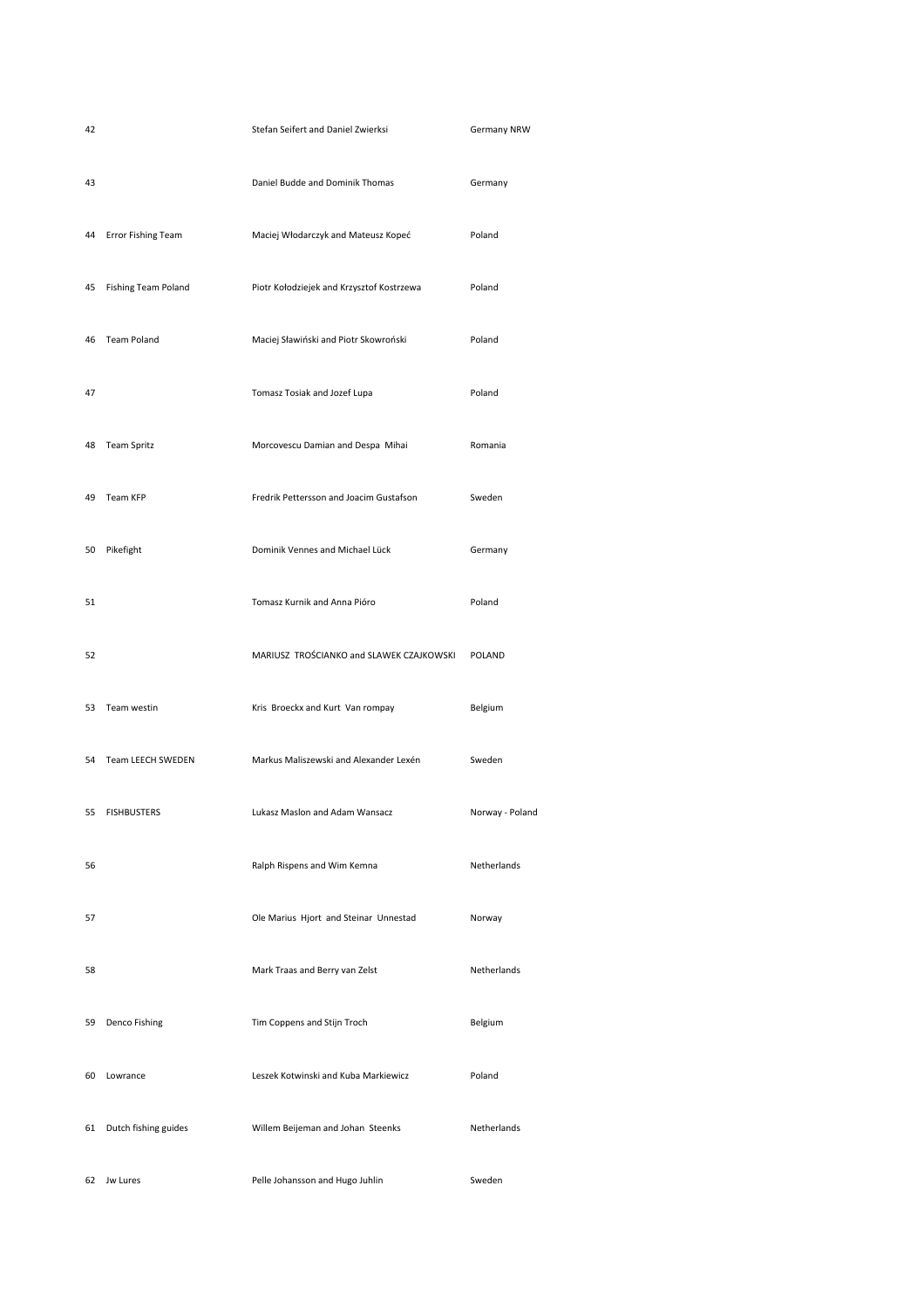| 63 | Marc Dillen                 | Marc Dillen and Danny Dillen                       | Belgium |
|----|-----------------------------|----------------------------------------------------|---------|
| 64 | TEAM DRAGON OPOLE           | KRZYSZTOF ŻURAWSKI and MICHAŁ KLOBUT               | Poland  |
| 65 | Fat Fish                    | Michal Tula and Daniel Kolasa                      | Norway  |
| 66 | <b>COMPFISHING</b>          | Adam Grabowski and Lukasz Doering                  | Poland  |
| 67 | PITUNIA FISHING             | PIOTR PIOTROWICZ and PRZEMYSŁAW CYPRYJAŃSKI Poland |         |
| 68 | Team KFP                    | Fredrik Pettersson and Joachim Gustafson           | Sweden  |
| 69 | South Predator Fishing Team | Robin Hjärtenflo and Marcus Håkansson              | Sweden  |
| 70 | <b>Rheinland Boote</b>      | Sascha Weiher and Frank Maiworm                    | Germany |
| 71 | Pikenuts                    | Ludvig Ståhl and Viktor Ståhl                      | Sweden  |
| 72 | Zander club Team Predator   | Alenas Krencius and Simas Gadeikis                 | Norway  |
| 73 | <b>COMPFISHING</b>          | Adam Grabowski and Åukasz Doering                  | Poland  |
|    | 74 Zeck & Viking Fishing    | Alexander Kubica and Mano Janssen                  | Sweden  |
|    | 75 Einfachlosgehen          | Kai Jonas Pohl and Lukas Pohl                      | Germany |
|    | 76 WATAHA TEAM              | Arek Tański and Marek Smolik                       | Poland  |
| 77 | Team goldstrike             | Wouter Buijs and Tony Dauhan                       | Sweden  |
| 78 | <b>DARTS PREDATORS</b>      | Martin Bergman and Alexander Lindén                | Sweden  |
| 79 | <b>Team Skrock</b>          | Petter Rosenberg and Sebastian Ljungmark           | Sweden  |
| 80 | Team GATOR Sweden           | Peter Stare and Kenneth Möykky                     | Sweden  |
|    | 81 FOX BOATS Poland         | Krzysztof Kacprzak and competitor competitor       | Poland  |
| 82 | <b>JMV 21</b>               | Mattias Fransson and Mikael Andersson              | Sweden  |
| 83 |                             | Wolfgang Kolar and Ingmar Krecik                   | Germany |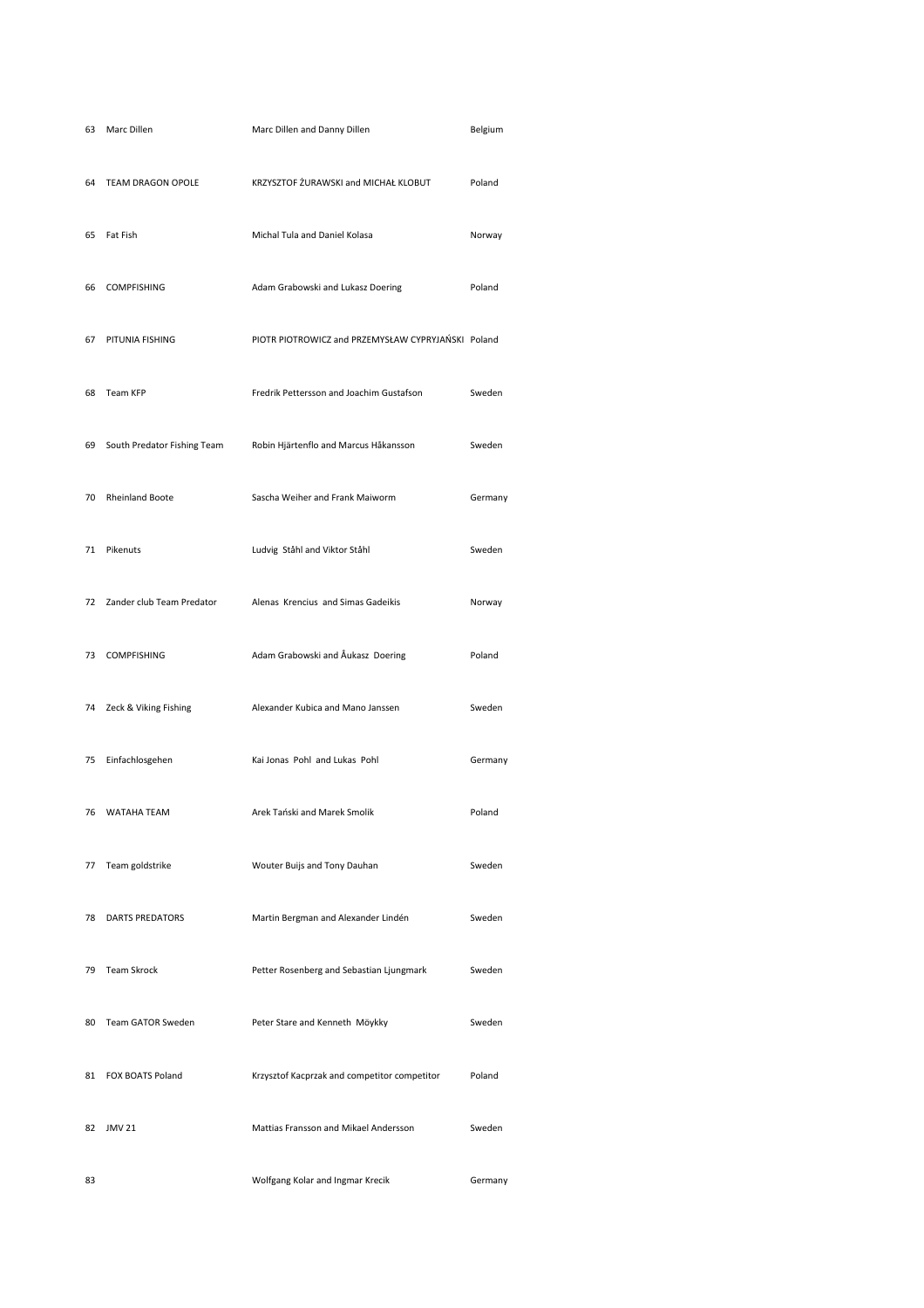|     | 84 Team Kinetic                | Torben Christensen and Andreas Holm Nielsen | Denmark        |
|-----|--------------------------------|---------------------------------------------|----------------|
| 85  |                                | Dick Beerepoot and Vincent Quax             | Netherlands    |
| 86  | <b>Bad Boys Netherlands</b>    | Tony Schuilenburg and Barry Aartsen         | Netherlands    |
| 87  | Team dk                        | Kristoffer Lindhardt and Kristian Petersen  | Danmark        |
| 88  | SH Fishing Team                | Ahmed Lupic and Nicola Gnos                 | Switzerland    |
| 89  | Lemigo                         | Mateusz Czajkowski and Filip Biskupski      | Poland         |
| 90  | Team Dk                        | Kristoffer Lindhardt and Kristian Petersen  | Danmark        |
|     | 91 South End Anglers Westgear  | Michel Cardoso and Pierre Cardoso           | Sweden         |
|     | 92 Zander club Team Predator   | Alenas Krencius and Simas Gadeikis          | Norway         |
| 93  | Bende van twijfel              | Frank Hd depreter and Witte Volkaert        | Belgium        |
|     | 94 Zander club Team Predator   | Alenas Krencius and Simas Gadeikis          | Norway         |
|     | 95 South Predator Fishing Team | Robin HjĤrtenflo and Marcus Hĥkansson       | Sweden         |
|     | 96 CRAZY EVENTUR               | Maciej Rogowiecki and Kamil Walicki         | Poland         |
| 97  |                                | Gerald Vierhout and Yoni Huberts            | Netherlands    |
| 98  | <b>Team Poland</b>             | Michal Tarnowski and Jakub Szemraj          | Poland         |
| 99  |                                | Trond Bergsland and Petter Støttum          | Norway         |
|     | 100 Marlin Boats Team          | Maciej Żejmo and Sławomir Przybylski        | Poland         |
| 101 |                                | Alexander Kalweit and Hauke Loof            | Germany        |
|     | 102 Pike Madness               | Sander Van Slooten and Paul Van der vegt    | Netherlands    |
| 103 |                                | Bodo Funke and Danny Funke                  | Ireland        |
|     | 104 GRILL TEAM CZECH REPUBLIC  | Bedrich Nikl and Bedrich Nikl jr.           | Czech Republic |